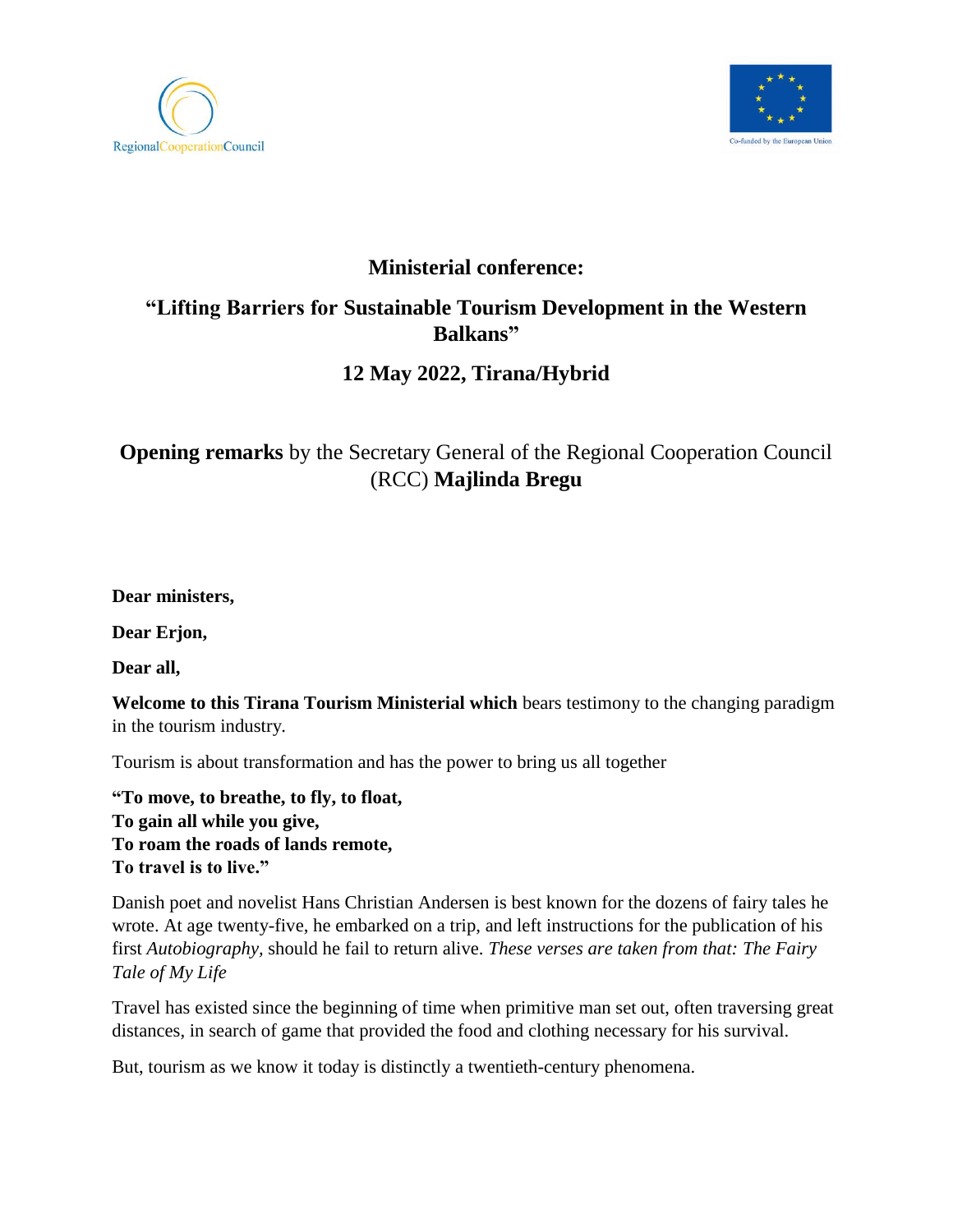



Today, tourism has grown significantly in both economic and social importance. It has been the fastest growing economic sector of most industrialised countries over the past several years

It is not just about holidays and new adventures. This incredible industry, quite literally, makes the world go round. From supporting local businesses to making up trillions of dollars of the global GDP, the importance of tourism for the economy is simply massive.

In our region Pre-pandemic life showed some positive trends. In two thousand nineteen, more than twelve million people visited Western Balkans, which brought us profit of seven point two, billion euros. Tourism made ten point two percent of the region's GDP and accounted for more than twenty-five percent of exports!

On average, eleven point four percent of the total employees in the Western Balkans were from this sector, and fifty five percent were women.

Post-pandemic period of last summer shows seventy percent recovery in all tourism visits, while Western Balkan regional travel shows ninety-two percent of recovery.

Let me spice it up a little bit. Last year, the total number of foreign nationals who visited Albania surged by one hundred fourteen percent year-on-year, reaching five point seven million, and most of the visitors are our neighbors.

As per our latest data from this year edition of Balkan Barometer,

Montenegro – by twelve percent, Serbia by- twelve percent and Albania by eleven percent were the most visited economies by their regional counterparts.

From those who had travelled within the region, tourism was the main purpose for fifty-three percent of respondents.

However, Tourism was and still may be the most affected sector. Tourism will be the third sector which will be affected by the war in Ukraine. The reliance on Russian tourist arrivals in some Western Balkan economies is exceptionally high. For example, Montenegro received fifteen percent of its foreign tourists in two thousand nineteen (pre-COVID year) from Russia. And travel and tourism sector contributes to Montenegro GDP by thirteen percent. Other economies in Western Balkans are less reliant on the Russian inbound tourists.

Tourism has a great potential to accelerate progress and transform the *threats* into **opportunities**  if managed well and wisely. The sector can generate quality jobs for an inclusive and sustainable growth, reduce poverty and offer incentives for environmental conservation – a way to help transition towards a region more *inclusive, open* and *resilient* to the crises.

During the last three years tourism development was particularly focused on development of joint cultural routes(Western Balkans Crosswords of Civilisations, Balkan Monumental Trail, Illyricum Trail), support to adventure/rural tourism (Via Dinarica route among others), international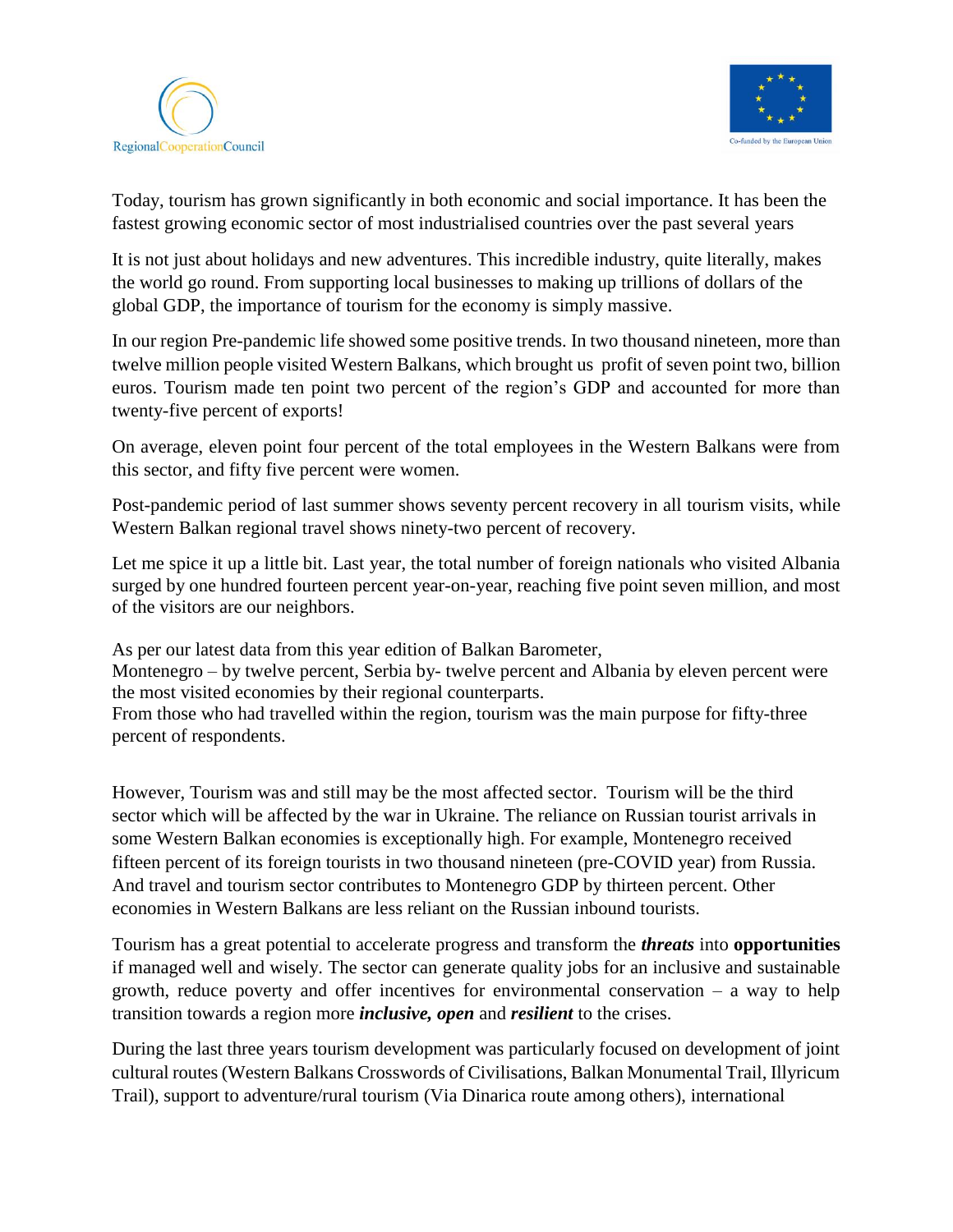



promotion of region's tourism potential, dissemination of small-scale grants across the region's tourism sector.

## **However, there is an open question to us all – how to** *position Western Balkans at the world tourism map;*

#### *Removing barriers is the first step.*

*Enable free movement of people* across the region. The Agreement on Freedom of Movement with IDs in Western Balkans and Agreement on Freedom of Movement of Third-Party Citizens within Western Balkan are ready to be signed and they will give a new boost to the tourism;

#### *Ease the path*

Humans tend to look for finding the smoothest route without obstacles and roadblocks.

We are frequently asked what the Roaming Free Western Balkans Really actually meant for tourism.

I'll say is more than the value of money we save by roaming free in the region.

Is more about connectivity! People feel better creating deeper connections. Talking to a loved one on phone or videocall, maybe does not gives the same level of happiness one gets from hugging, but is human and now among us cost zero.

Roaming free region is an opportunity to boost touristic offer and complement progressive tourism policies and practices. Increase of up to **five-hundred percent** *of data usage* after the Roam Like At Home is not to be neglected. There was as political motivation to eradicate the so called 'bill shock'.

There was a clear market value on doing this, business community was eager to make use of this policy, citizens deserve this and more. That is why we have seriously, and not without a cost, embarked in having the roaming reduced regime among western Balkans and Europe.

On June  $8<sup>th</sup>$ , WB-EU star the process of aligning policies and regulatory practices.

### *Promote and build a new image*

A couple of years ago, RCC launched the campaign "Balkan we live it you love it", promoting the best capture of the gems of our small and colourful region.

In a bit over than two-hundred thousand square kilometres, you can find breath-taking mountains, *clean lake waters, stunning waterfalls, flawless beaches and rich culinary offer.*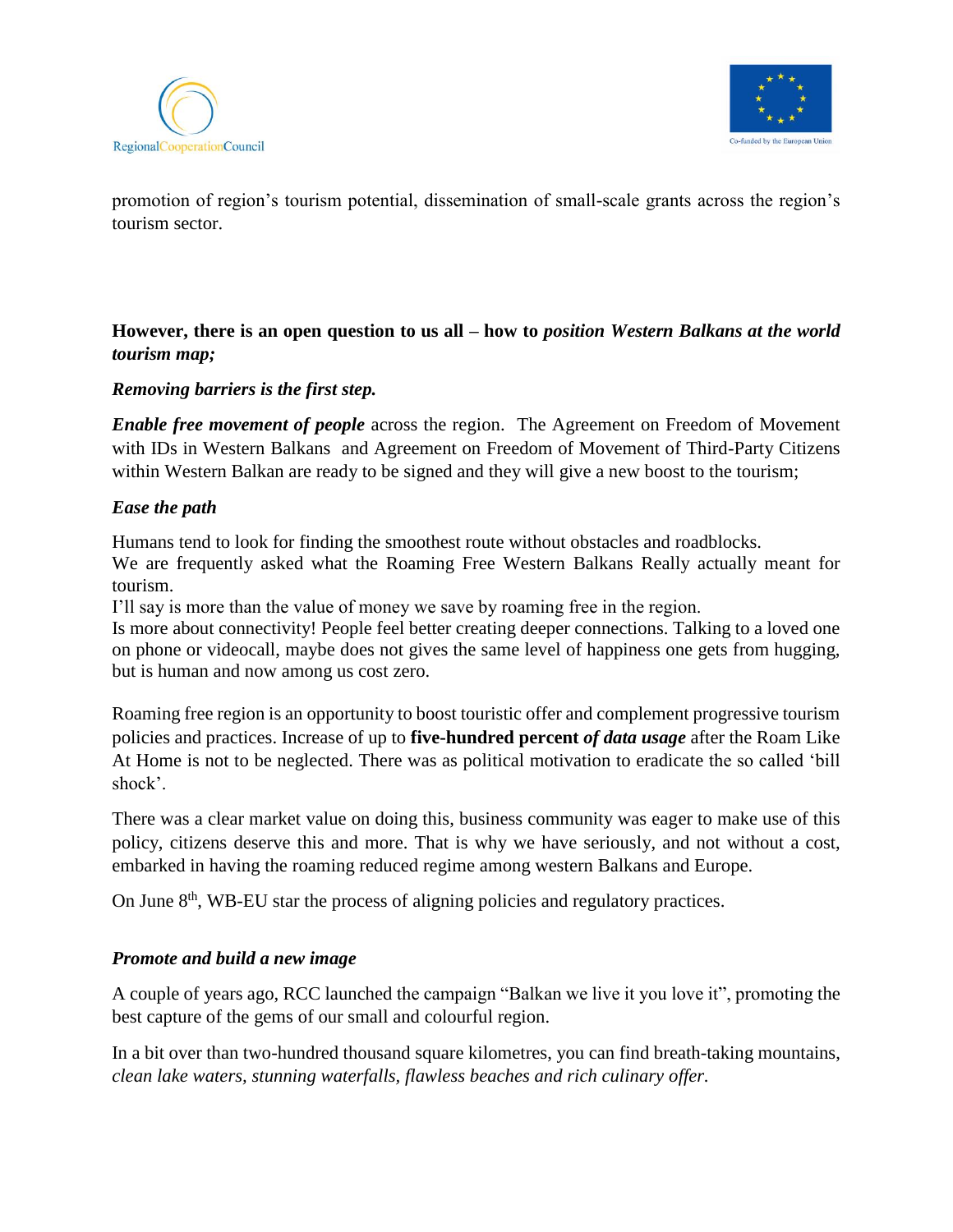



*We are blessed to be surrounded by these beauties* of the Western Balkans, but a unique investment destination needs to go hand in hand with the development of new tourism products.

To achieve the traveling trends, we need to think of new creative strategies of targeting new markets.

### **Why we at RCC put our soul to support innovative ideas on tourism coming from youth, in the last two years?**

Because our region is empting. As much as 61% of young people want to leave and if we do not think of creative, democratic and smart policies to keep them home, they, -the innovators that are paving the way for more innovations to come, will leave our communities, our city, our countries.

We launched "Futurismo", a regional competition that invites interested start-ups, entrepreneurs, organisations to propose and develop innovative technological digital solutions that will have a positive effect in the future of tourism in the region.

Seven most impactful and innovative proposals were awarded. Embarking on very creative solutions from the last year, whose testimonials you will see shortly, we decided to go along with this year "Futurismo" first thing after the summer season.

Tourism has a vast potential as a major catalyst for job creation and a driving force for economic growth and development especially for tourism dependent regions like ours.

As Pierre Bourdieu said: to design the future, a hold on the present is needed. In the present the development of sustainable tourism in our region, requires the existence of an infrastructure, as well as hotel accommodation and other facilities specific to tourism.

In many cases these utilities are economically connected indivisible in the sense that, in providing them for the tourism industry, those at the same time become available for the use of local people.

Well, changing a town, a country or a region into a destination, does not happen overnight. There is all in here in this region, beauty and pain, swirling realities come together and contemporary are pulled apart.

Flares of emotions that rise like waves, break, foam, repel, make being happy quite difficult. But right in the middle of all this , we at RCC, were tempted to see the earth, day, night, space, path, dream, love, sorrow, loneliness, friendship, animosity, rebellion, survival, through the Stars that are born in this Balkan's chaos of ours. From Anri Sala, Biljana Durdevic, Driant Zeneli, Flaka Haliti, Nada Prlja, Selman Selma, Šelja Kamerić, Sokol Beqiri, Yanecalovski, part of the Art House idea. Other artists from the Balkans have been and will continue to be the nexus to promote culture and tourism regionally and globally.